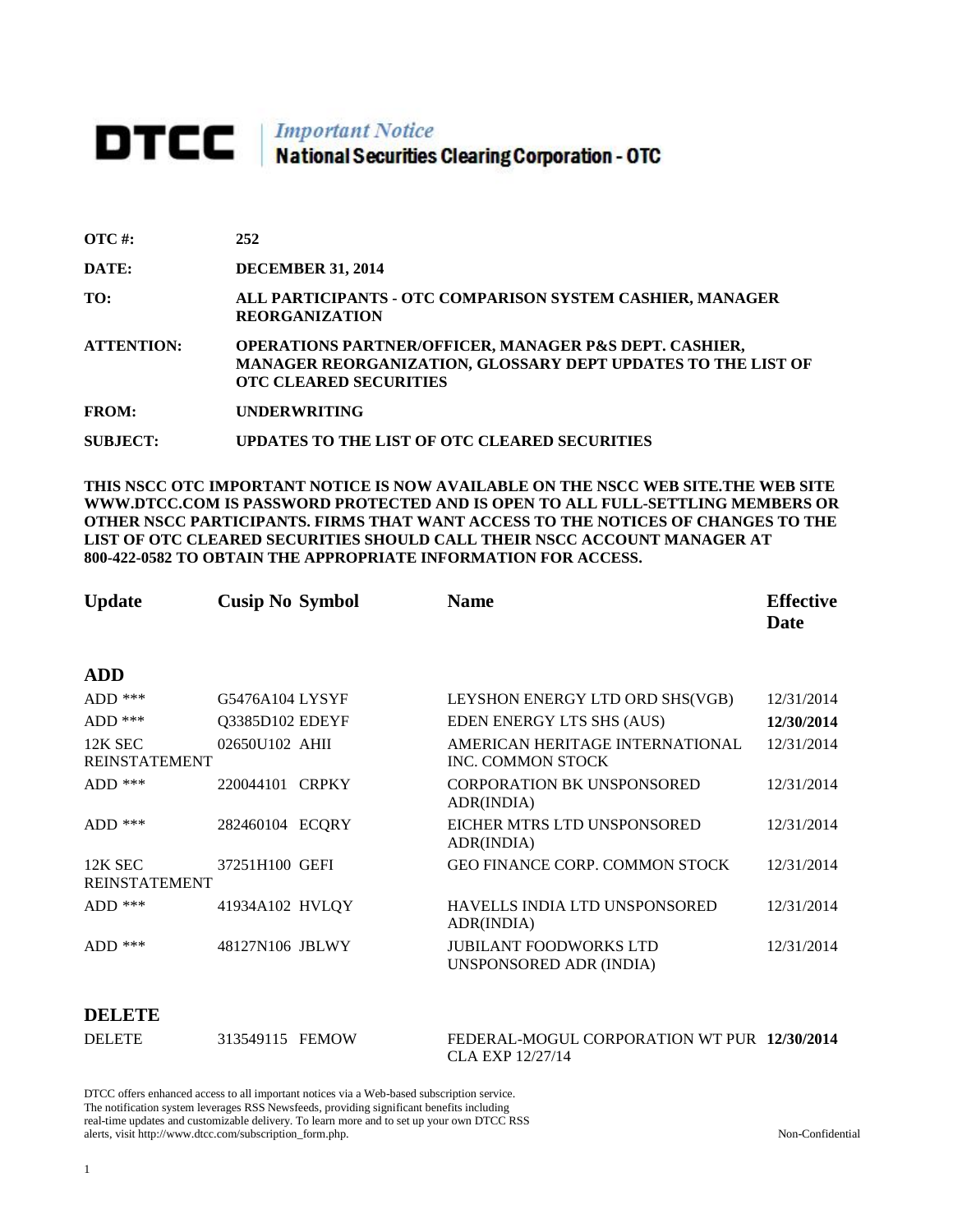| <b>DELETE</b> | 58952R106 MWRX | MEDWORTH RX CORP COM STK (DE)               | 12/31/2014 |
|---------------|----------------|---------------------------------------------|------------|
| <b>DELETE</b> | 747578409 OPDC | QUALITY PRODUCTS INC COMMON<br><b>STOCK</b> | 12/30/2014 |

### **SYMBOL CHANGES**

| ***                                                   |  |  | Q60408129 METSF TO: MLXEF METALS X LIMITED ORDINARY SHARES 12/31/2014 |            |
|-------------------------------------------------------|--|--|-----------------------------------------------------------------------|------------|
|                                                       |  |  | 05289P105 IRCED TO: AUTX AUTOMATED-X, INC COMMON STOCK                | 12/31/2014 |
| 650057102 ECOOD TO: NSUB NEW YORK SUB COMPANY COM STK |  |  |                                                                       | 12/31/2014 |
| 88034G208 TNGN TO: TNGNQ TENGION INC COM NEW STK (DE) |  |  |                                                                       | 12/31/2014 |

# **REORGANIZATION**

| <b>DELETE</b> | J0503X109 BSPOF | BSP INC, TOKYO ORDINARY SHARES<br>(JAPAN)                                     |            |
|---------------|-----------------|-------------------------------------------------------------------------------|------------|
| ADD $***$     | J0503X117 BSPOF | BSP INC, TOKYO SHS NEW(JAPAN)                                                 | 12/31/2014 |
| <b>DELETE</b> | J24393100 IIFIF | <b>INDUSTRIAL &amp; INFRASTRUCTURE FND</b><br><b>INVTT CORP TOKYO ORD SHS</b> |            |
| ADD ***       | J24393118 IIFIF | <b>INDUSTRIAL &amp; INFRASTUCTURE FD</b><br>INVSTMNT CORP TOKYO SHS NEW       | 12/31/2014 |
| <b>DELETE</b> | Q7129A100 ORDRF | ORD RIVER RESOURCES LTD ORD SHS<br>(AUSTRALIA)                                |            |
| $ADD$ ***     | Q9375N109 ORDRF | VANGO MNG LTD ORD SHS(AUSTRALIA)                                              | 12/31/2014 |
| <b>DELETE</b> | T8380H120 SPGMF | SEAT PAGINE GIALLE SPA MILANO ORD<br>SHS (ITALY)                              |            |
| $ADD$ ***     | T8380H187 SPGMF | SEAT PAGINE GIALLE SPA MILANO SHS<br>NEW (ITALY)                              | 12/31/2014 |
| <b>DELETE</b> | 021152103 ALSE  | ALSERES PHARMACEUTICAL INC COM<br>STK (DE)                                    |            |
| <b>ADD</b>    | 021152202 ALSED | ALSERES PHARMACEUTICAL INC COM<br>STK NEW (DE)                                | 12/31/2014 |
| <b>DELETE</b> | 236901104 DNLYF | DARNLEY BAY RESOURCES LTD                                                     |            |
| <b>ADD</b>    | 236901401 DNLYD | DARNLEY BAY RES LTD COM NEW                                                   | 12/31/2014 |
| <b>DELETE</b> | 28239Q106 EHOS  | EHOUSE GLOBAL, INC. COMMON                                                    |            |
| <b>ADD</b>    | 28239Q205 EHOSD | EHOUSE GLOBAL, INC. COMMON NEW                                                | 12/31/2014 |
| <b>DELETE</b> | 303901508 FRFZF | FAIRFAX FINANCIAL HLDG LTD CUM PFD<br><b>SHS SER C</b>                        |            |
| <b>ADD</b>    | 303901607 FRFZF | FAIRFAX FINL HLDGS LTD CUMULATIVE<br>PFD SHS SER D (CANADA)                   | 12/31/2014 |